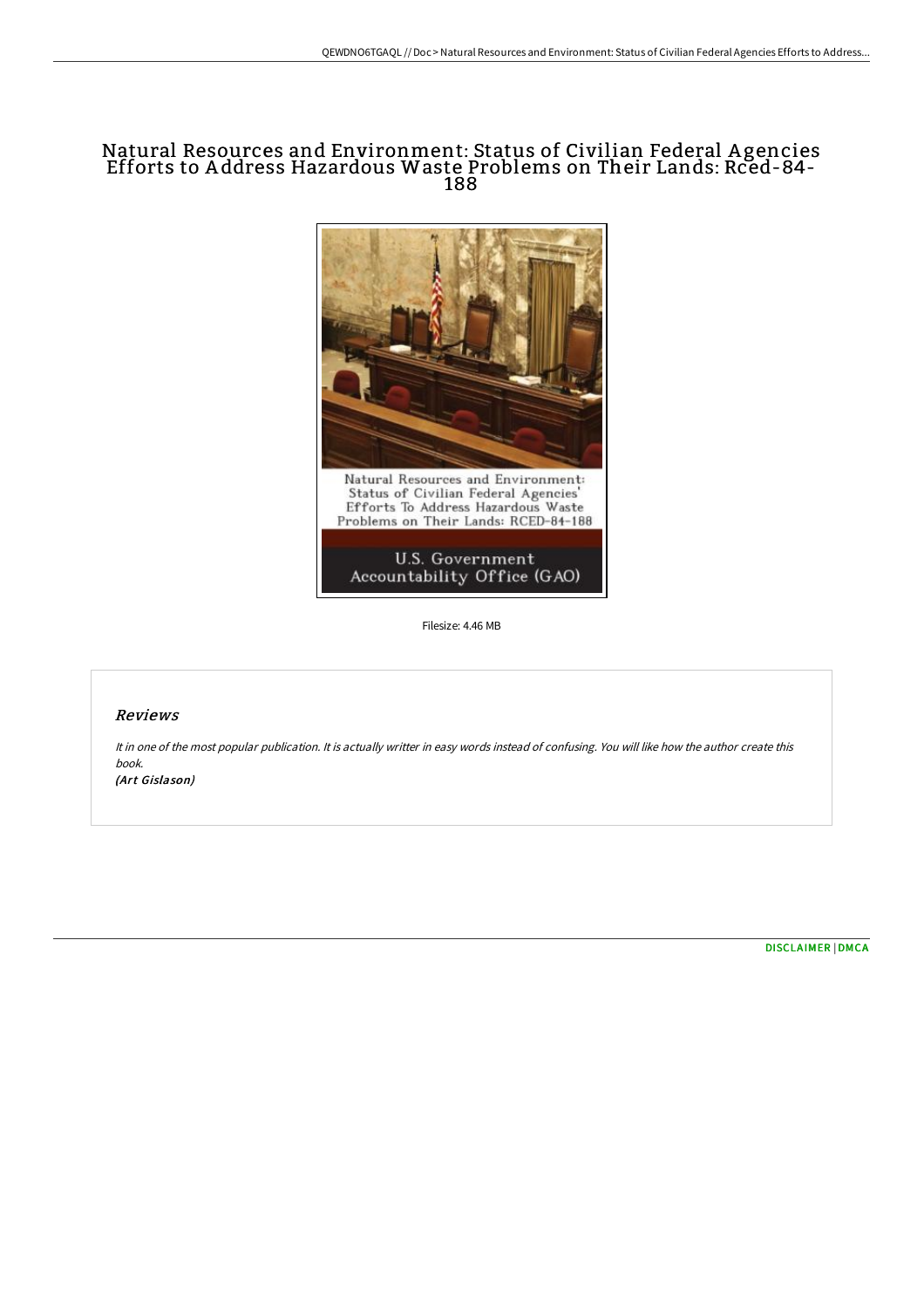## NATURAL RESOURCES AND ENVIRONMENT: STATUS OF CIVILIAN FEDERAL AGENCIES EFFORTS TO ADDRESS HAZARDOUS WASTE PROBLEMS ON THEIR LANDS: RCED-84-188



To get Natural Resources and Environment: Status of Civilian Federal Agencies Efforts to Address Hazardous Waste Problems on Their Lands: Rced-84-188 PDF, make sure you access the link beneath and save the file or have accessibility to additional information which might be relevant to NATURAL RESOURCES AND ENVIRONMENT: STATUS OF CIVILIAN FEDERAL AGENCIES EFFORTS TO ADDRESS HAZARDOUS WASTE PROBLEMS ON THEIR LANDS: RCED-84-188 book.

Bibliogov. Paperback. Book Condition: New. This item is printed on demand. Paperback. 122 pages. Dimensions: 9.7in. x 7.4in. x 0.3in.Pursuant to a congressional request, GAO determined: (1) what actions have been taken by federal civilian agencies to comply with provisions of the Comprehensive Environmental Response, Compensation, and Liability Act (CERCLA), which require them to identify federal sites which potentially contain hazardous wastes; and (2) the status of ongoing and planned agency actions to assess and correct hazardous waste problems at federal sites. GAO identified 16 federal agencies involved in hazardous waste activities. The agencies had identified 340 locations with potential hazardous waste problems. Some locations were identified in response to a CERCLA reporting requirement, although identification of sites was hampered because: (1) some agencies were unaware of the reporting requirement; (2) guidance issued by the Environmental Protection Agency (EPA) left agencies with broad discretion in meeting the requirement; and (3) there was no requirement for EPA to evaluate the adequacy of agency reporting actions. GAO found that about 30 percent of the 340 identified locations had not been assessed, but that for the remainder, some action had been taken. In 73 cases, EPA or the responsible agency determined that no further action was warranted. GAO also found that seven federal agencies have initiatives underway to identify hazardous waste sites. In addition, GAO found that an EPA inventory of potential hazardous waste sites is incomplete and contains errors, which could adversely affect a new EPA strategy for ensuring that agencies comply with CERCLA requirements. This item ships from La Vergne,TN. Paperback.

 $\mathbb{R}$ Read Natural Resour ces and [Environment:](http://techno-pub.tech/natural-resources-and-environment-status-of-civi.html) Status of Civilian Federal Agencies Efforts to Address Hazardous Waste Problems on Their Lands: Rced-84-188 Online

Download PDF Natural Resources and [Environment:](http://techno-pub.tech/natural-resources-and-environment-status-of-civi.html) Status of Civilian Federal Agencies Efforts to Address Hazardous Waste Problems on Their Lands: Rced-84-188